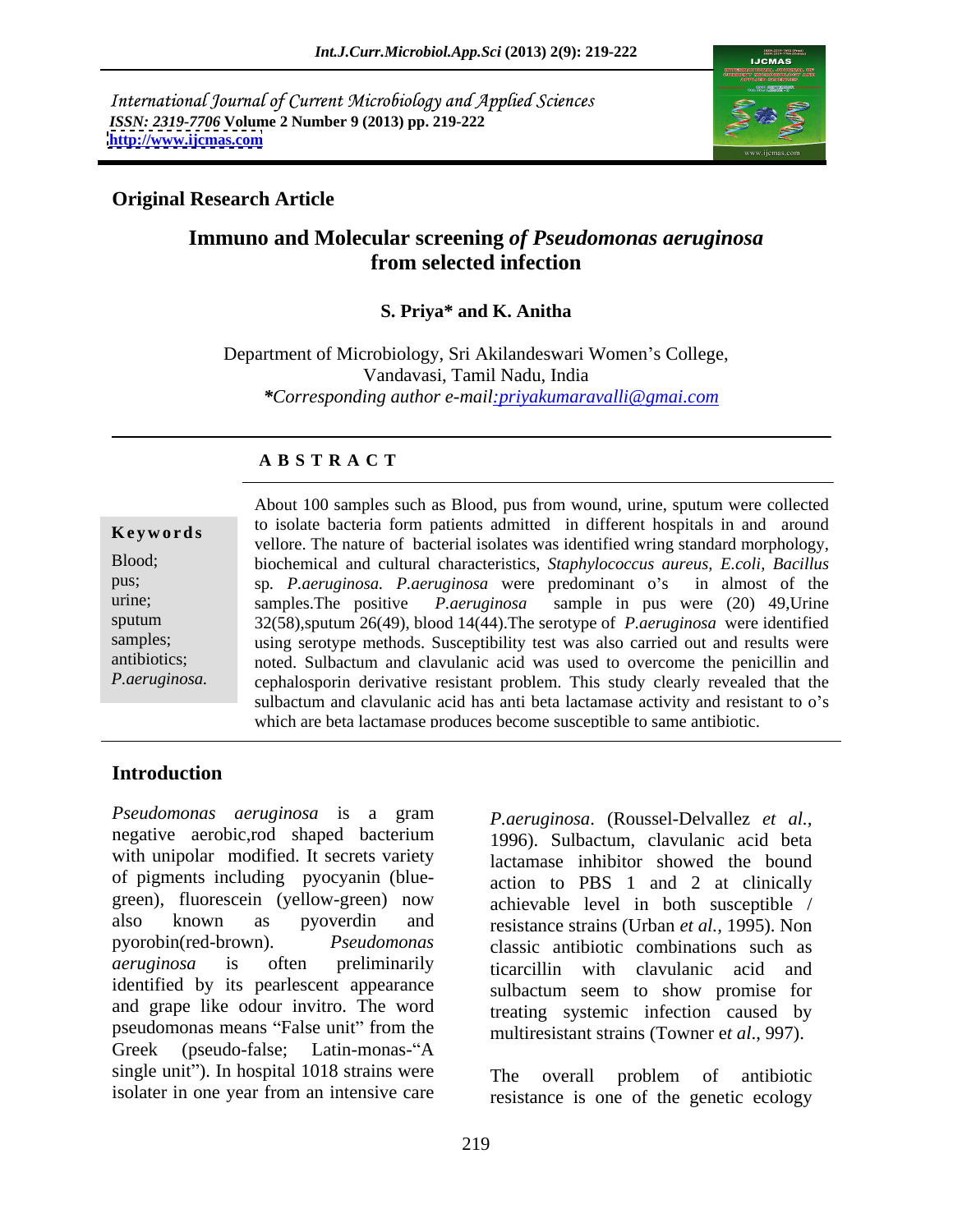and a better understanding of the **Test for** *P. aeruginosa* contributing parameters is necessary to reduce the development and the spread of The samples were inoculated over the antibiotic resistance (Mazel and Davis *et*  selective medium for the identification of *al.,* 1999). Antimicrobial biocides are *P.aeruginosa*. The slide agglutination test widely used in critical human health situations in which rigirius infection result by yellow colour appearance in the control is needed. Biocide resistance ONPG disc. mechanisms share many by themes with antibiotic resistance mechanisms(White and Mc dermott *et al.,*2001). *Pseudomonas* species showed 25% increase in resistance to pipercillin-pinch of ceftazidime was added to the tazobactam and an 18% increase to ciprofloxacin which was correlated with sample was inoculated. The resistant the increased use of these antimicrobial colonies were grown in the plates. The agents (82%) in the ICU during the 3years colonies were streaked in sulbactum with

About 100 samples such as blood, pus secretions) were collected to isolate bacteria from hospitals in and around

individual clinical samples and inoculated on nutrient agar, blood agar and Mannitol salt agar plates. The isolated colonies **Results and Discussion** were allowed to growth at  $37$  c for 24hrs.The colonies grown on the plates were examined for the morphology, haemolysis and other cultural characters. The solate bacteria from different patients<br>From the above testing the organisms were admitted in different hospital in and identified as *Staphylococcus aureus,* around vellore. The positive *P.aeruginosa E.coli, Bacillus sp*, and *P.aeruginosa*. The special concentration upon the sputum 26(49), blood 14(44).The test for *P.aeruginosa* was given because it is the most predominant organism isolated from the clinical samples.

### **Test for** *P.aeruginosa*

and the ONPG test also performed positive ONPG disc.

### **Test for isolates Resistant to antibiotics**

(Hariharan *et al.,* 2003). ceftazidime in MHA plates to identify the **Materials and Methods** was followed in amoxycillin . The MHA plates were prepared and a plates. After solidification the clinical resistant colonies. The same procedure

### **Collection of sample Resistant Sulbactum with Ceftrioxone / Clavulanic Acid**

from wound, urine and sputum (Bronchial Vellore. sample was inoculated. The resistant **Isolation of Bacteria from samples** colonies were streaked in sulbactum with The swabs was touched from the resistant colonies. The same procedure The MHA plates were prepared and a pinch of ceftrioxone was added to the plates. After solidification the clinical colonies were grown in the plates. The colonies were streaked in sulbactum with ceftrioxone in MHA plates to identify the resistant colonies. The same procedure was followed in Clavulanic acid.

### **Results and Discussion**

About 100 samples such as blood, pus from wound, urine, sputum were collected to isolate bacteria from different patients admitted in different hospital in and sample pus were  $20(49)$ , urine  $32(58)$ , *P.aeruginosa* was performed by slide agglutination test. It shows positive result by agglutination.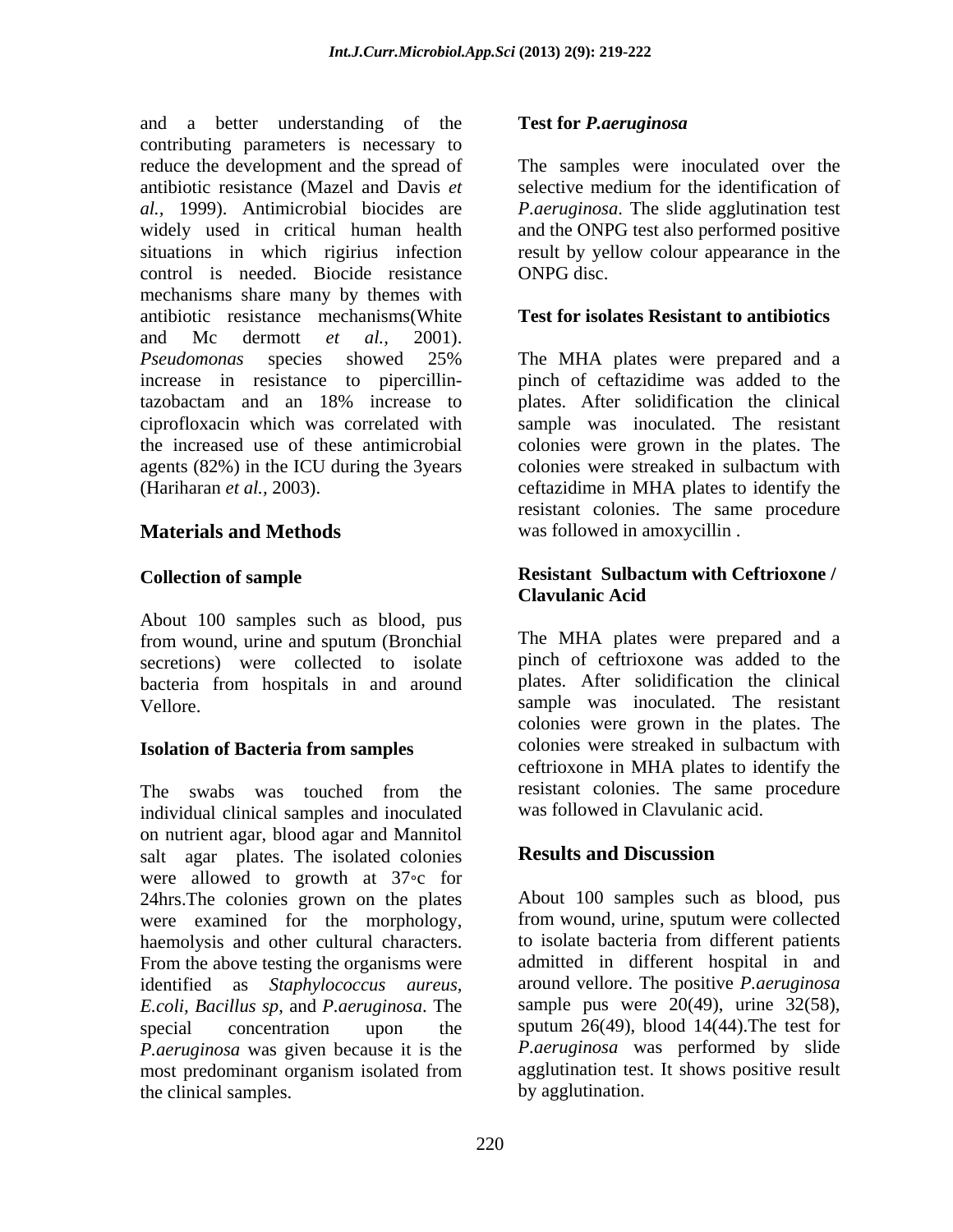|                                         |           | $\mathbf{S}.\mathbf{No}$ Name of the organism Amoxycillin medium Amoxycillin +Sulbactam |
|-----------------------------------------|-----------|-----------------------------------------------------------------------------------------|
| 1. Staphylococcus aureus                | Resistant | Sensitive                                                                               |
| $\sim$ Escherichia cou                  | Resistant | Intermediate                                                                            |
| <b>Bacillus subtilis</b>                | Resistant | Intermediate                                                                            |
| $\Box$ Pseudomonas aeruginosa Resistant |           | Intermediate                                                                            |

**Table.1** Antibiotics sensitivity of Amoxycillin with Sulbactam medium

## **Table.2** Antibiotics sensitivity of Amoxycillin with Clavulanic acid

| S.No | Name of the organism                                            | Amoxycillin medium | Amoxycillin -<br>Clavulanic acid |
|------|-----------------------------------------------------------------|--------------------|----------------------------------|
|      | $\left $ <i>Staphylococcus aureus</i> $\left $ <i>Resistant</i> |                    | Sensitive                        |
|      | Escherichia coli                                                | <b>Resistant</b>   | Intermediate                     |
|      | <b>Bacillus subtilis</b>                                        | Resistant          | Intermediate                     |
|      | $\vert$ Pseudomonas aeruginosa $\vert$ Resistant                |                    | Intermediate                     |
|      |                                                                 |                    |                                  |

## **Table.3** Antibiotics sensitivity of Ceflazidime with Sulbactam medium

| S.No | Name of the organism     | Ceflazidime medium | Ceflazidime<br>+Sulbactam |
|------|--------------------------|--------------------|---------------------------|
|      | Staphylococcus aureus    | Resistant          | Sensitive                 |
|      | Escherichia coli         | Resistant          | Intermediate              |
|      |                          |                    |                           |
|      | <b>Bacillus subtilis</b> | Resistant          | Intermediate              |
|      | Pseudomonas aeruginosa   | Resistant          | Resistant                 |

**Table.4** Antibiotics sensitivity of Ceflazidime with Clavulanic acid

| $\mathbf{S}.\mathbf{No}$ Name of the organism | Ceflazidime medium | Ceflazidime<br>+Sulbactam |
|-----------------------------------------------|--------------------|---------------------------|
| $\vert$ Staphylococcus aureus                 | Resistant          | Sensitive                 |
|                                               |                    |                           |
| Escherichia coli                              | Resistant          | Intermediate              |
| $\vert$ Bacillus subtilis                     | Resistant          | Intermediate              |
| Pseudomonas aeruginosa                        | Resistant          | Intermediate              |

shows positive result by yellow colour<br>appearance in the task tube *P. aeruginosa* and clavulanic acid was used. The study were also identified using serotyping

The resistant pattern were identified particularly to penicillin derivative such as (Tables 1-4). Amoxyllin, ceflaxidime and cephalosporin

appearance in the task tube *P.aeruginosa* and clavulanic acid was used. The study methods. clavulanic acid has antibeta lactamase derivative ceflriazone, for that Sulbactum has clearly revealed that the sulbactum and activity and resistant to o's which are become susceptible to same Antibiotics (Tables 1- 4).